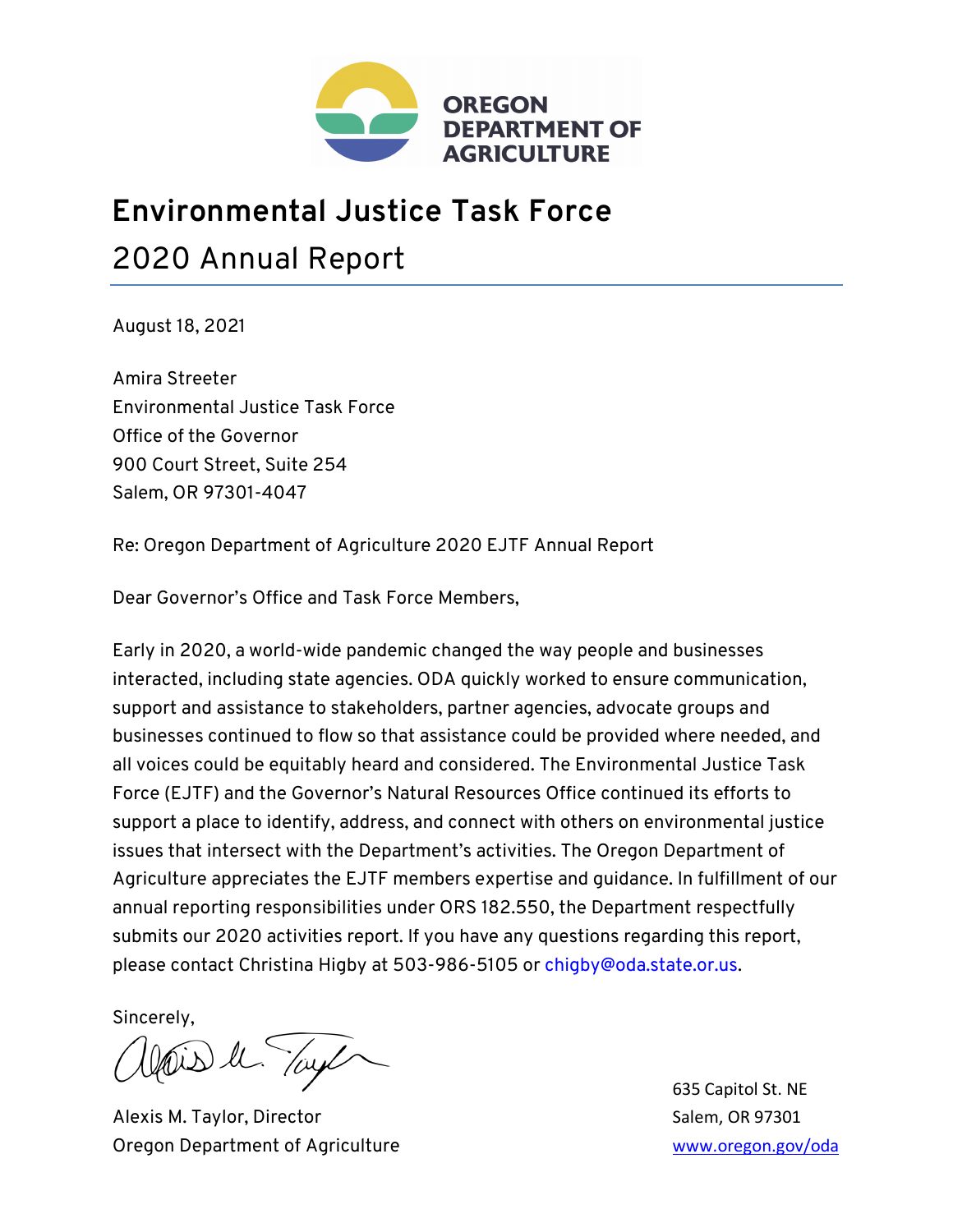Oregon Revised Statute 182.550 requires natural resource agencies submit an annual report to the Environmental Justice Task Force (EJTF) and to the Office of the Governor on the results of the agencies' efforts to: (1) Address environmental justice issues; (2) Increase public participation of individuals and communities affected by agencies' decisions; (3) Determine the effect of the agencies' decisions on traditionally underrepresented communities; and (4) Improve plans to further the progress of environmental justice in Oregon.

The Oregon Department of Agriculture (ODA or Agency) is committed to addressing environmental justice issues and promoting public participation efforts related to the agency. ODA has policies and procedures in place to meet these efforts and supports progress on environmental justice. The following 2020 activities represent the agency's effort:

In 2020, many of the initiatives and emergencies enacted in response to the COVID-19 pandemic consumed a significant amount of time and energy for our agency leadership and we are proud of the contributions ODA staff have been able to make helping to halt the spread of COVID-19. Some of the highlighted areas of work around COVID-19 include working with food processing establishments on food safety protocols to prevent and respond to COVID-19 outbreaks in the workplace; coordinating and participating in Personal Protective Equipment (PPE) distribution to farmers and farmworkers; and co-administering a grant program with Oregon's Watershed Enhancement Board (OWEB) to help farmers absorb some of the costs of complying with Oregon Occupational Safety and Health Agency (OR-OSHA) rules intended to mitigate the spread of COVID-19. Additionally, ODA worked on standing up a state meat inspection program to help facilitate more local meat processing; and supported county emergency shelters for livestock and companion animals following the wildfires (ODA is the state lead on animal sheltering as part of the state's emergency support functions system).

In early 2020, prior to the shutdown, ODA participated and sponsored conferences that focused on environmental justice communities including the second annual *Back to the Root* gathering hosted by the Black Food Sovereignty Coalition.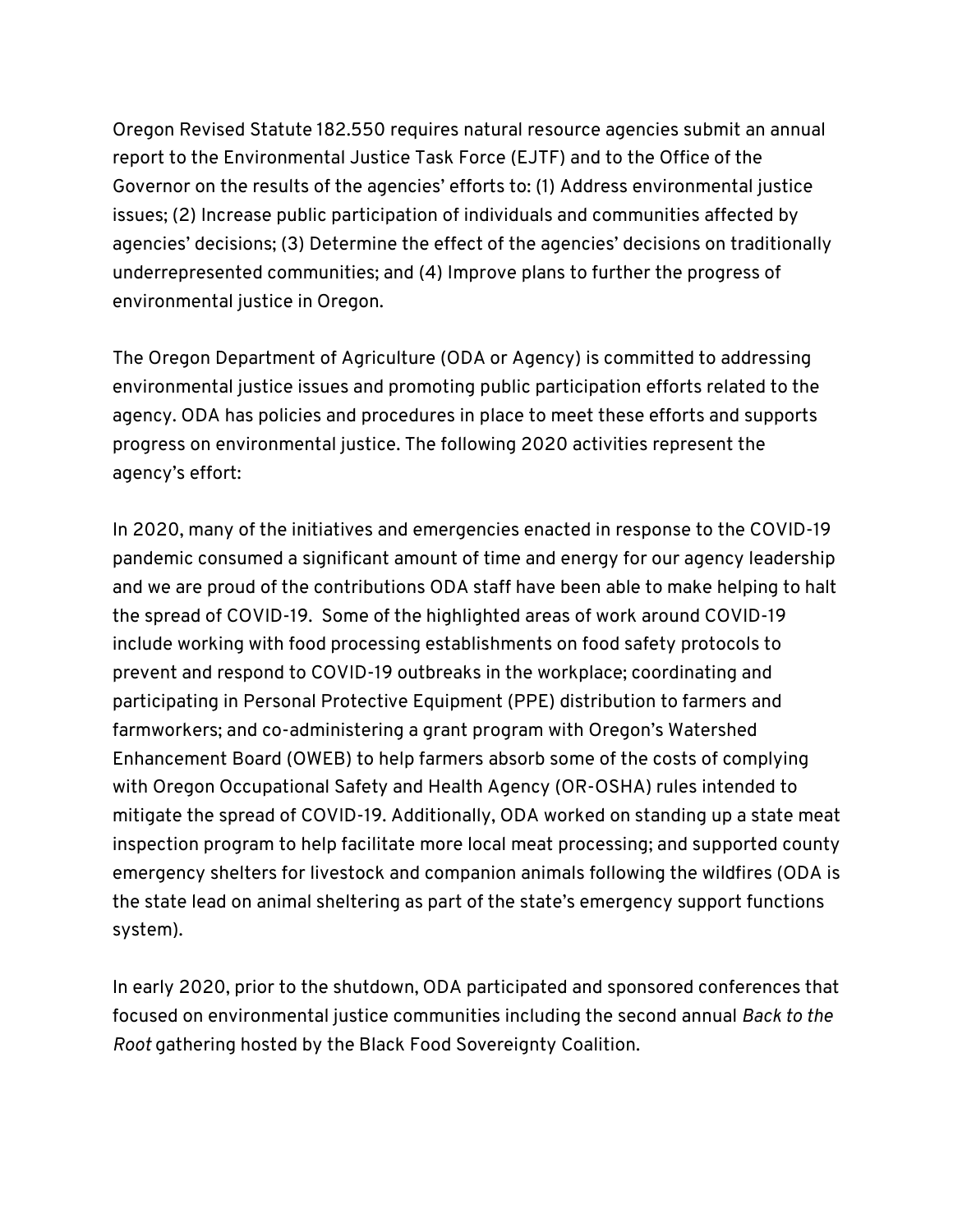ODA's five-year Strategic Plan (2018-2023) continues to guide the agency towards fulfilling our role to serve the changing needs of Oregon's diverse agricultural and food sectors. The agency's core values described in the Strategic Plan include a commitment to diversity and inclusion. Oregon, and Oregon agriculture in particular, is highly diverse, ranging from large to small, rural to urban, experienced to new producers, located in a wide range of geography and operated by people of many backgrounds, histories, cultures, and interests. Continued outreach efforts to increase representation of Oregon's diversity in agriculture has positively impacted participation in our Boards, Committees and Commissions. The strategic plan is available at https://oda.direct/StrategicPlan.

As a member of the National Association of State Departments of Agriculture (NASDA), ODA worked to bring policy forward to support diversity, inclusion and racial equity (DEI) at the national level. In addition to federal policy work, ODA continues to make efforts to stand up state efforts to support DEI. Director Taylor presented to Oregon's Racial Justice Council's Environmental Equity Committee in October on the Agency's DEI work. In August, ODA also hosted a panel of Black, Indigenous and People of Color (BIPOC) partners to present on how the Agency could support and improve collaboration efforts with BIPOC communities.

ODA acknowledges the need to adapt to a changing climate to protect and enhance our nation's natural resources, while also building a resilient agricultural industry and food supply chain. In 2020, ODA adopted a climate change plan and participated in the Impacted Communities work group convened as a result of EO 20-04. ODA was also a part of the interagency team led by the Department of Land Conservation & Development (DLCD) who published a state Climate Change Adaptation Framework in 2020. Additionally, ODA participated in the Oregon Global Warming Commission's Natural and Working Lands Workgroup and the US Climate Alliance's Natural and Working Lands Policy Workgroup. ODA's Sustainability Team, created in 2020 meets monthly as we work toward an update of ODA's Sustainability Plan for 2022-23 that will dovetail with ODA's Strategic Plan.

A major accomplishment for ODA was the creation of ODA's Diversity, Equity and Inclusion Committee in December 2019, with significant work occurring in 2020. The committee established a membership that represents employees from all program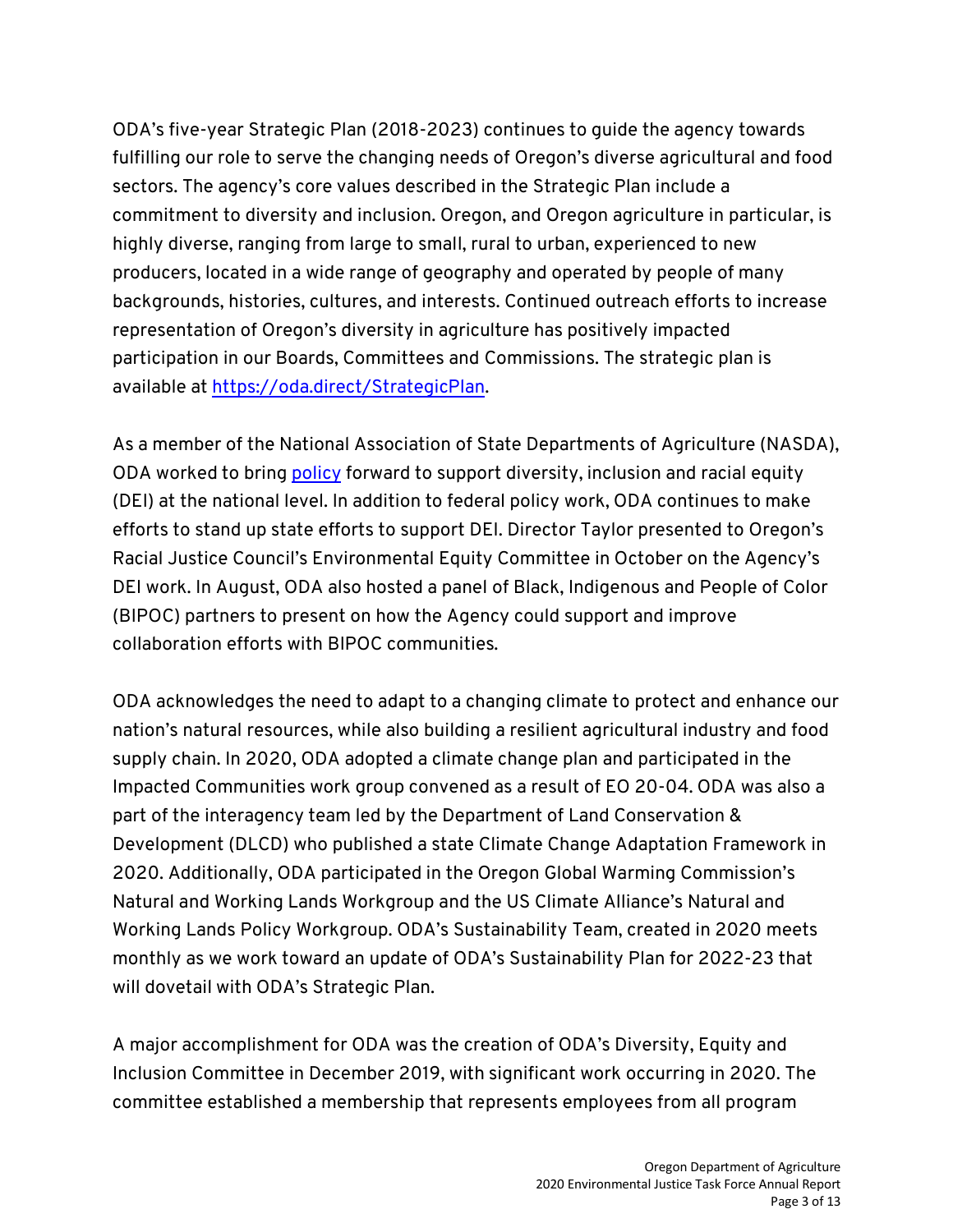areas within ODA. While the COVID-19 pandemic has slowed the ability of the committee to meet in person, they continue to meet virtually and in September 2020 created a charter and an objective and goals document that will serve as the committee's basis for moving ODA forward. The DEI Committee will help drive cultural change within ODA. It will help create strategic accountability for results, provide direction and oversight on DEI efforts, and communicate agency-wide on their progress. The committee commits to successfully integrating DEI goals and strategies within the agency's strategic plan. The committee will provide a platform for establishing a dedicated agency focus on diversity, equity and inclusion priorities by overseeing and assessing the agency's DEI effectiveness and making recommendations for agency culture reform.

ODA has a Citizen Advocate and Liaison position to serve as the agency representative to the EJTF. ODA actively participates in the EJTF meetings to report agency related environmental justice (EJ) activities and inform the agency of EJ issues. The Citizen Advocate regularly communicates with the EJTF members on agency activities to share with interested parties and seeks guidance from members on outreach work. ODA's website has a dedicated Environmental Justice webpage with resources and contact information for internal and external parties interested in ODA's EJ work.

ODA participates on the planning committee for Oregon's annual Diversity and Inclusion (DEI) Conference, which provides relative training and education to state employees. Because of COVID-19, the DEI Conference was held virtually, allowing an increase in participants to attend. In total, 141 ODA staff participated over the course of the two-day conference. ODA continues to review and translate documents into Spanish and other languages as needed and requested, many examples of which are provided in program area updates. A minimum of 45 documents between the various ODA programs were translated into Spanish in 2020, with a particular focus translating materials related to COVID-19 and the historic wildfires. ODA is also looking at ways to reach out and promote the rich diversity of Oregon's agricultural producers. A recent publication on Oregon BIPOC producers created in 2020 is an example of that work.

ODA's Citizen Advocate also serves as ODA's Tribal Liaison. The role of this position is to inform, and when appropriate, consult with Oregon's nine (9) federally recognized tribes on ODA's activities. The Citizen Advocate works with ODA staff to maintain good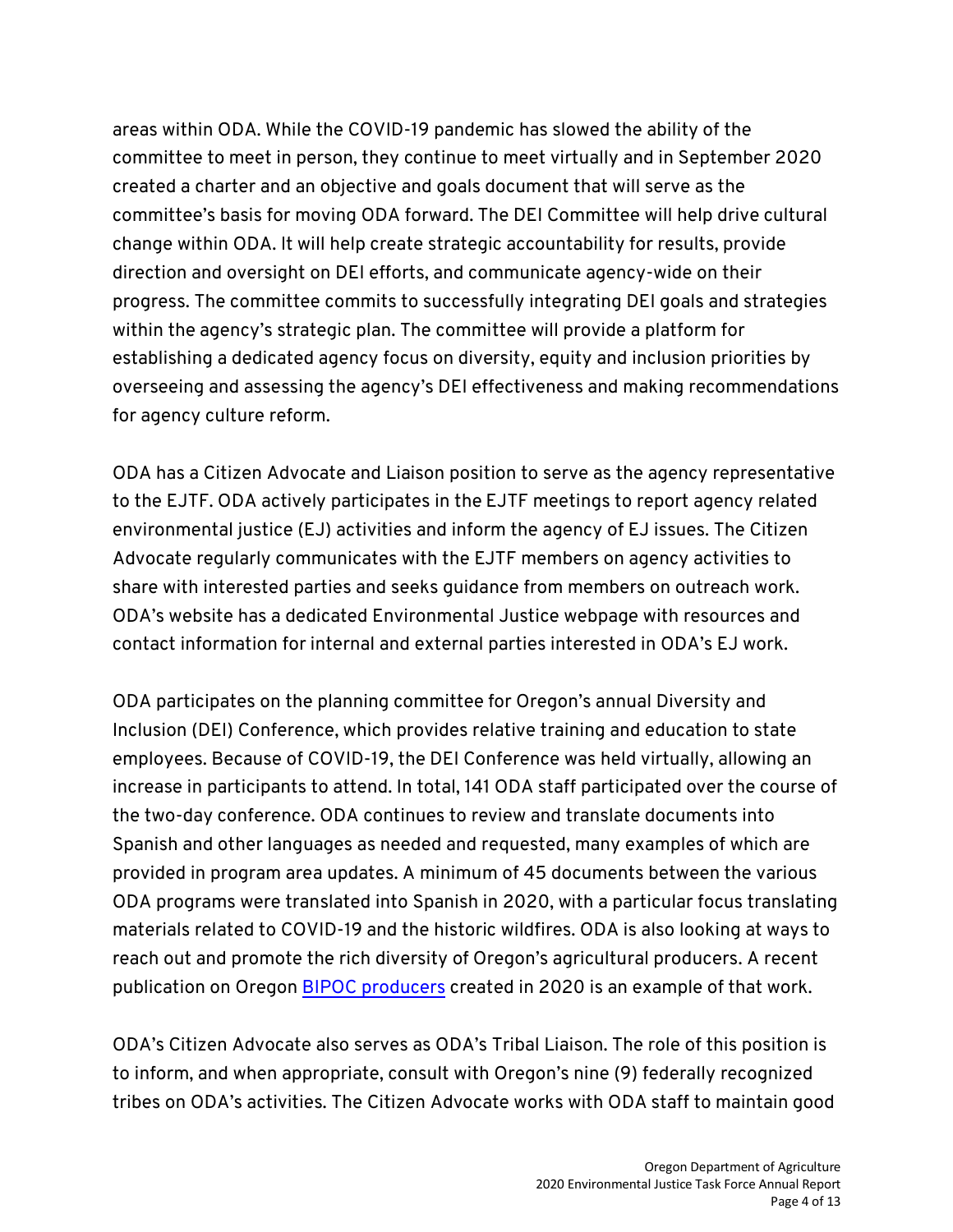working relationships with tribal nations in Oregon. ODA's website has a dedicated Oregon Tribes webpage that provides resources and contact information for interested parties. Multiple ODA staff from all program areas work with tribal nations on a widerange of topics throughout the year. Some of these activities are captured in this report, however to see a full report of ODA's annual government-to-government activities, please visit ODA's Oregon Tribes webpage at hhttps://oda.direct/Tribes. ODA is continuing to identify ways to support Oregon's tribal nations that intersect with the agency's work. In December 2020, ODA created a letter that was sent to each of the nine federally recognized Oregon Tribal Leaders. The letter included a summary of planned activities for the coming year (2021) in an effort to provide an opportunity for meaningful engagement and consultation with Oregon's Tribes. Planned activities included updating ODA's Tribal Government Relations Policy and the creation of a records destruction notification process to ensure Oregon's federally recognized tribes have access to documents of interest prior to their permanent destruction.

ODA directly supports and administers programs that benefit EJ communities. The Farm to School Program, in conjunction with the National Farm to School Network, supports the ability to serve locally grown, raised, harvested or processed foods in school cafeterias; improve student nutrition; provide agriculture, health, and nutrition education opportunities while supporting Oregon's agriculture economy. ODA partners with the Department of Education's Farm to School Education Grants to deliver food along with information about nutrition and agricultural production to Oregon schoolchildren. The Farm to School Program was cut during the special session in 2020 and the total funding (\$15 million) was reduced to \$10 million. This impacted the ODA Farm to School Equipment and Infrastructure Grants by reducing the total amount available to producers from \$500K to \$250K. We were able to fund six (6) projects, of which five (5) were women-owned and three (3) were BIPOC or minority-owned businesses. You can read more about the grantees on the F2S webpage at www.oda.direct/F2S.

Although the FoodCorps, which is a national service program, is no longer hosted by ODA, the Agency continues to serve as a state advisor to FoodCorps Oregon. There are ten (10) FoodCorps service members serving nine (8) communities in Oregon. Service members work in low income and under-resourced schools teaching kids where their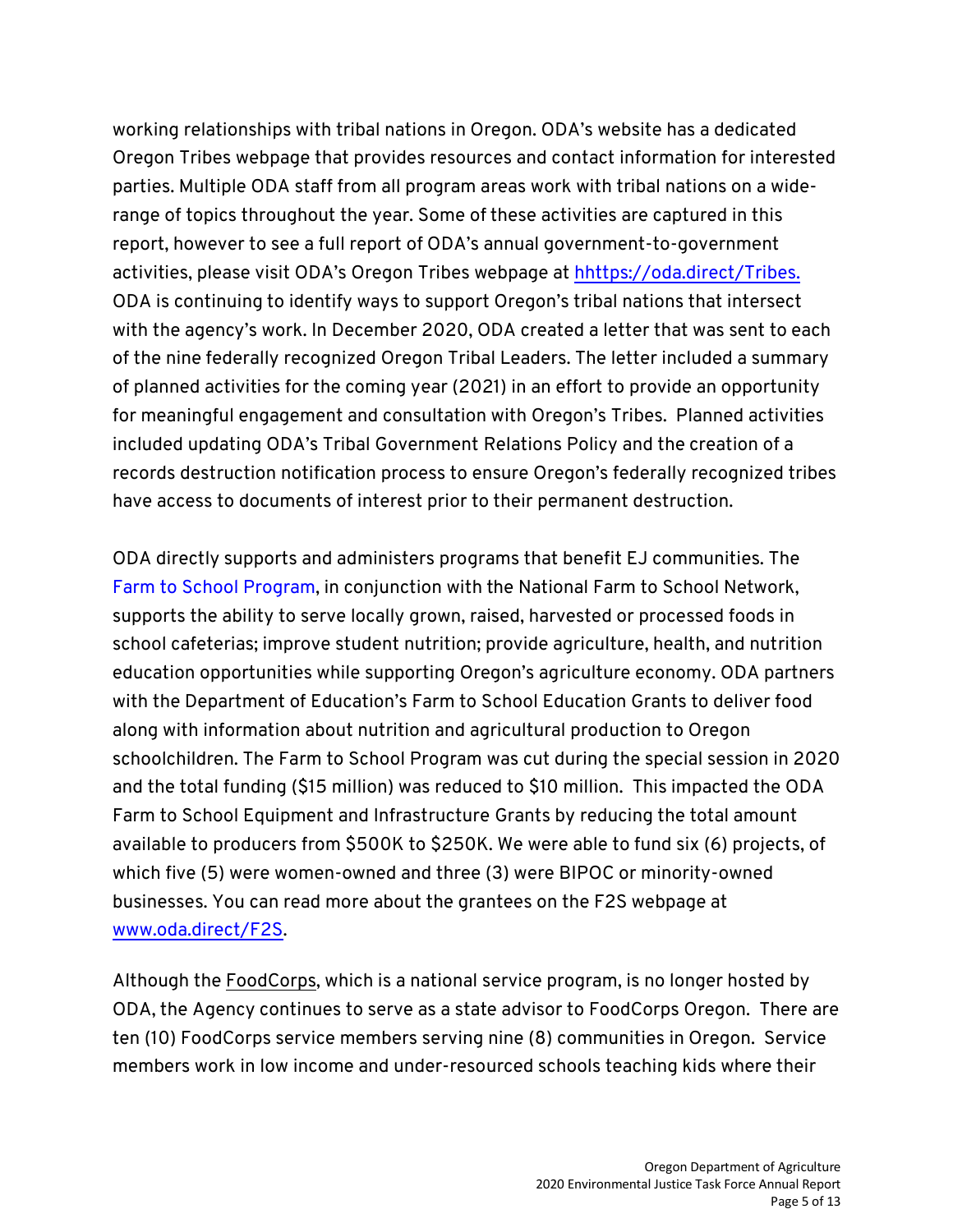food comes from, how to grow it, and how to make healthy choices every day through school garden, environmental and nutrition education.

ODA also has regulatory and consumer protection-related programs that may intersect with EJ communities:

The Natural Resource Program Areas aim to conserve, protect, and develop natural resources on public and private lands in order to ensure that agriculture will continue to be productive and economically viable in Oregon. Natural Resources Programs work to do the following: address water quality and natural resource conservation on agricultural lands; protect Oregon's environment and public health by ensuring the proper and legal sale, use, and distribution of pesticide products; and assist local soil and water conservation districts as they help landowners properly manage Oregon's natural resources.

The Confined Animal Feeding Operation (CAFO) Program is operated in conjunction with the Oregon Department of Environmental Quality (DEQ) under a Memorandum of Understanding and overseen by EPA. In 2020 the agencies began developing a new MOU. The program issue permits to qualifying CAFOs and provides inspection oversight to protect Oregon's water quality by preventing animal wastes from entering surface and ground water. The proposed MOU incorporates several practices that we have adopted by policy, such as a two-step permitting process for large facilities, more interagency coordination on issues like water supply, and more intensive monitoring requirements for facilities that land apply manure in groundwater management areas. The CAFO program has incorporated EJ outreach activities to the CAFO Notice and Public Participation checklist for use in all of its noticing activities. Additionally, the CAFO National Pollutant Discharge Elimination System (NPDES) Permit, Water Pollution Control Facilities (WPCF) Permit, and public notice documents also have been translated into Spanish and are available online. The CAFO program also has native Spanish speaking staff to assist permittees and the public. In 2020, the CAFO Program Manager and Citizen Advocate & Tribal Liaison provided regular updates to one of Oregon's federally recognized Tribes regarding a CAFO with significant compliance issues in their region of interest, and the Citizen Advocate also provided regular updates to the EJTF regarding this operation. All of the CAFO public hearings and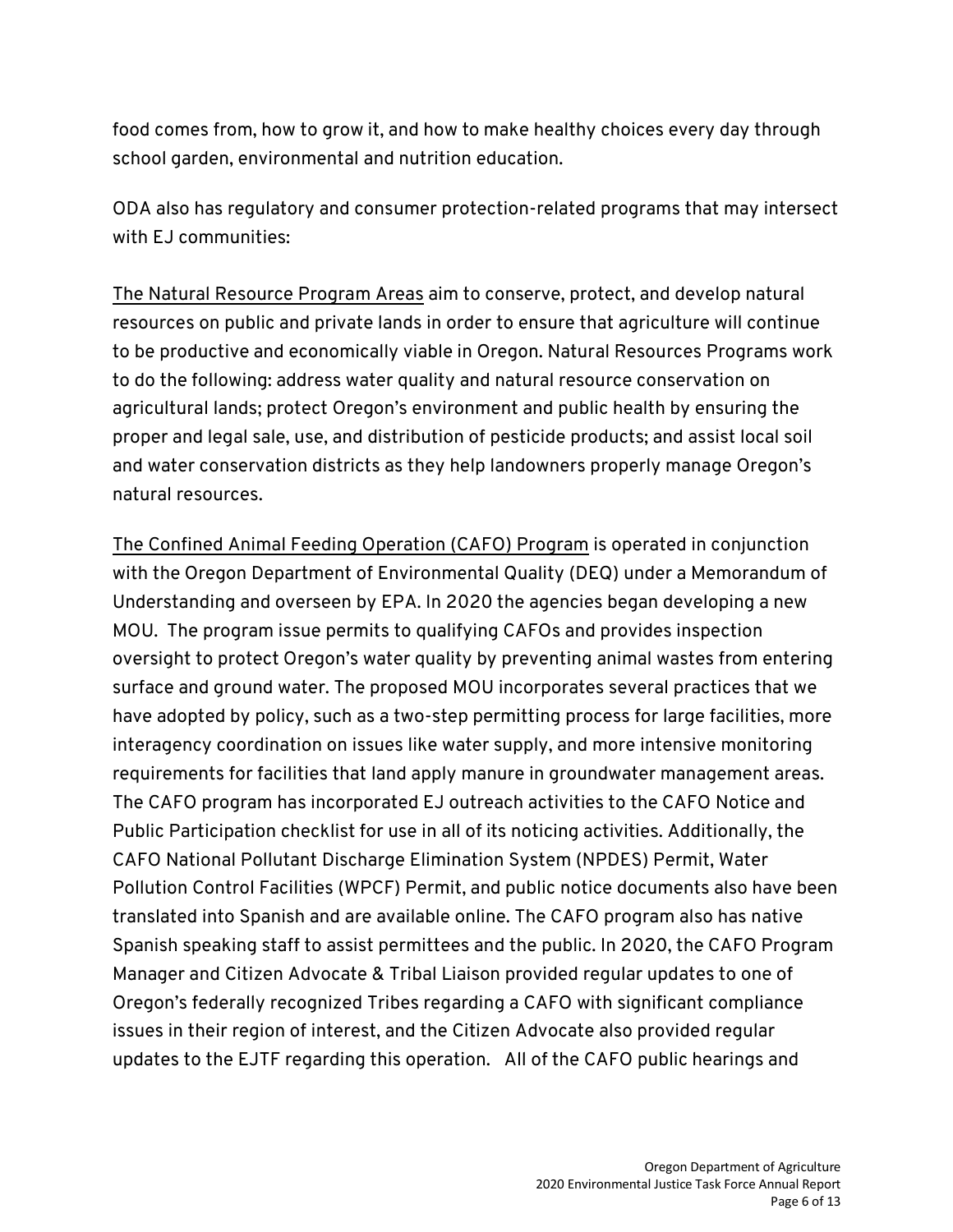CAFO advisory meetings conducted after March 26, 2020 were held virtually due to state COVID-19 protocols.

Agricultural Water Quality Program is responsible for developing plans and ensuring rule compliance to prevent and control water pollution from agricultural activities and soil erosion on rural lands. ODA is also responsible for ensuring that farmers and ranchers help achieve water quality standards. In 2020, the Agricultural Water Quality Program initiated a new effort with the Soil and Water Conservation Commission (SWCC) to explore Soil and Water Conservation District (SWCD) election eligibility and advance relationships between districts and a broader community. ODA staff have provided support to a workgroup administered by the SWCC to explore laws relating to eligibility to run for elected offices of SWCDs. This exploration, in part, stems from a citizen's concern around minimum landownership or management requirements for certain Director positions. A survey of SWCD elected boards summarized responses to questions about current or potential new laws surrounding election eligibility. ODA has joined the SWCC Chair in continuing these conversations with a broader community, to promote the work of SWCDs generally, and expand relationships. In November 2020, ODA's Water Quality Manager and the SWCC Chair provided a presentation to the EJTF on this subject.

In other work, Water Quality staff continued monitoring adjacent to Klamath Lake to address water quality concerns from agricultural activities. The Klamath Tribe is part of a technical team to evaluate water quality data around the lake and develop projects with local landowners. Water Quality staff are also working with a group that has formed at the request of the Confederated Tribes of the Coos, Lower Umpqua, Siuslaw Indians (CTCLUSI) to focus on improving water quality in Tenmile Lakes (Coos County).

The Pesticide Program regulates the sale, use and distribution of pesticide products in Oregon to protect people and the environment from adverse effects of pesticide use while maintaining the availability of pesticides for beneficial uses. ODA recognizes the importance of protecting pesticide applicators and workers from pesticide exposure. ODA continues to provide trainings and translate documents including advisories into Spanish and work with partner agencies to conduct outreach and education. Among those translated include: Disinfectants for COVID-19, Pesticide advisories, and pesticide rulemaking. In February 2020, ODA Pesticide Registration Specialist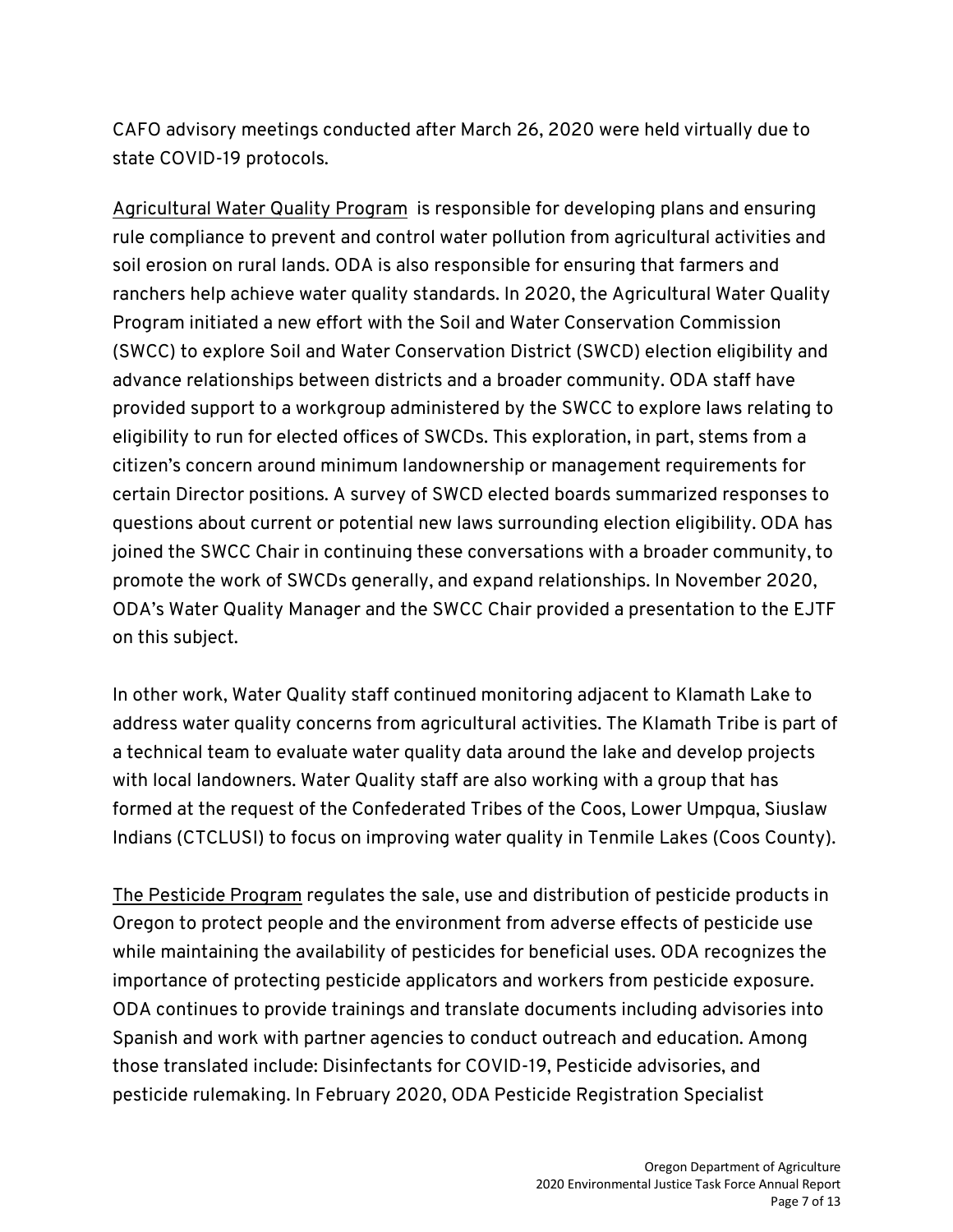participated in the first commercial beekeeper workshop held in Spanish put on by Oregon State University.

A workgroup was put together to explore the use of pesticide products containing the active ingredient chlorpyrifos. The purpose was to identify priorities, direction and focus to reduce risk to humans. Members of the workgroup convened for nine (9) months and included leaders and experts from a wide cross section of interests, including agriculture, environmental justice groups, toxicologist and farmworker health-and-safety organizations. The committee's work was transparent, collaborative, and consisted of inclusive communication that was in-line with ODA's mission and strategic plan objectives. ODA provided professional Spanish interpretation for two (2) of the public hearings on the proposed rules and extended the public comment period. As a result of these actions, the process provided critical public comment and stakeholder feedback that helped the agency adopt a rule designed to protect vulnerable populations of agricultural workers and other people, as well as the environment, from the harmful effects of the insecticide chlorpyrifos.

The Pesticide Analytical and Response Center (PARC) is mandated to collect pesticiderelated incident information and coordinate in making appropriate referrals to PARC member agencies. PARC contracts with 211info to provide a 24-hour hotline to receive pesticide-related calls. The hotline provides assistance to customers through access to an interpreter service with more than 140 languages.

The Insect Pest Prevention & Management (IPPM) Program works to protect Oregon's agriculture, horticulture, natural resources, and quality of life from invasive insect pests. In 2020, IPPM continued its' fourth year of the multi-year eradication program to combat the destructive Japanese Beetle (JB) found in Washington County. From January to March, IPPM staff worked to inform residents and businesses in the treatment area about the importance of protecting Oregon from JB, as well as gather consent from residents to allow IPPM to treat the properties. To inform residents about the project, information was sent through multiple media sources including mailed letters, notices on doors, posters in heavily trafficked areas, posts on the social platform Nextdoor, blog posts on our project website, and articles in local newspapers. In addition, two open house events were held in collaboration with partner agencies and stakeholders in the area to provide residents an opportunity to learn about the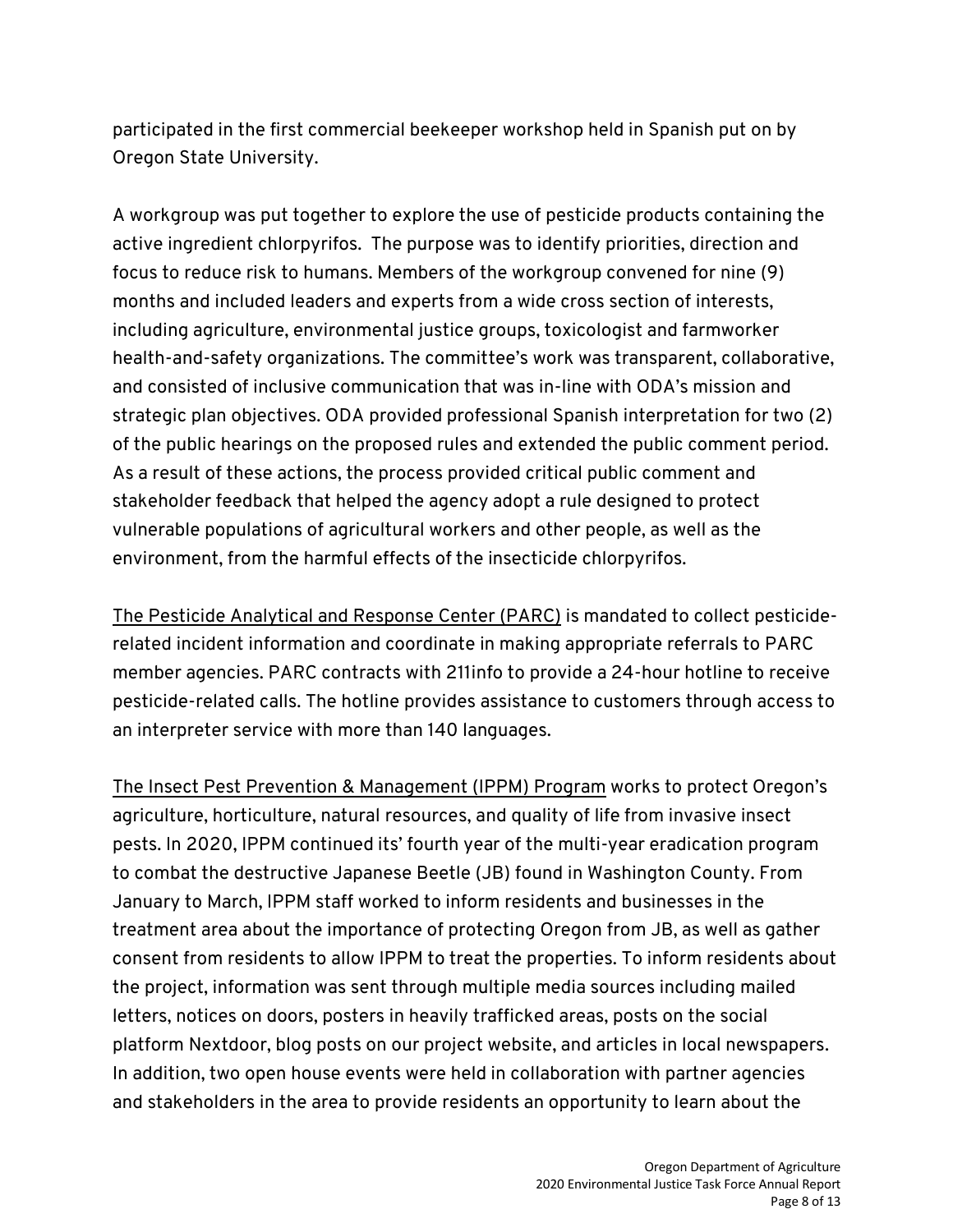project, ask questions, and have conversations about their concerns. In total, about 12,200 residences, six schools, eight parks, three shopping centers, and one golf course were treated, totaling approximate 4,300 acres. IPPM biocontrol has shared information on the greenhouse thrips with the Confederate Tribes of Coos, Lower Umpqua and Siuslaw Indians. The IPPM program translated documents into other languages as part of its outreach efforts including Spanish and Russian. Additional information about 2020 activities can be found in ODA's Plant Program's annual report can be found at https://oda.direct/PlantAnnualReport.

ODA's Noxious Weed Program works to protect Oregon's natural resources and agricultural economy from invasive noxious weed. Due to the COVID-19 pandemic and the economic down-turn, our Noxious Weed Program had to limit its activities on noxious weed work to federal land. We hope that our Noxious Weed Program will resume noxious weed work in limited capacities during the 2021 summer.

The Nursery & Christmas Tree Program works to protects Oregon's nursery and Christmas tree industries from the introduction and spread of plant pests, disease, and noxious weeds. The program provides services to licensed Oregon nurseries and Christmas tree growers that assist in the production, marketing, and protection of Oregon nursery stock and Christmas trees. In 2020, the program received funding from USDA (PPA 7721) to develop outreach and education services for nursery growers on boxwood blight. In collaboration with Oregon State University, the goal was to develop in-person and online trainings/workshops that teach how to scout for the disease, recognizing early symptoms, and how to respond. A key focus group of these trainings/workshops are the agricultural workers in boxwood growing nurseries. A large portion of this demographic are from the Latinx community, where English may not be their first language. Moreover, these workers do not always receive direct training on pest identification and management. These workers are the first line of defense a grower has to detect the pathogen and protect their inventory from severe infestations, which can result in large monetary losses. Moreover, by directly teaching these skills in Spanish, it can empower workers to be more independent and proactive in their work. Dr. Luisa Santamaria, a plant pathologist with Oregon State University Extension, and member on the State Board of Agriculture has been developing and teaching such trainings in Spanish, targeting Latinx agricultural workers for multiple years with the Oregon nursery industry.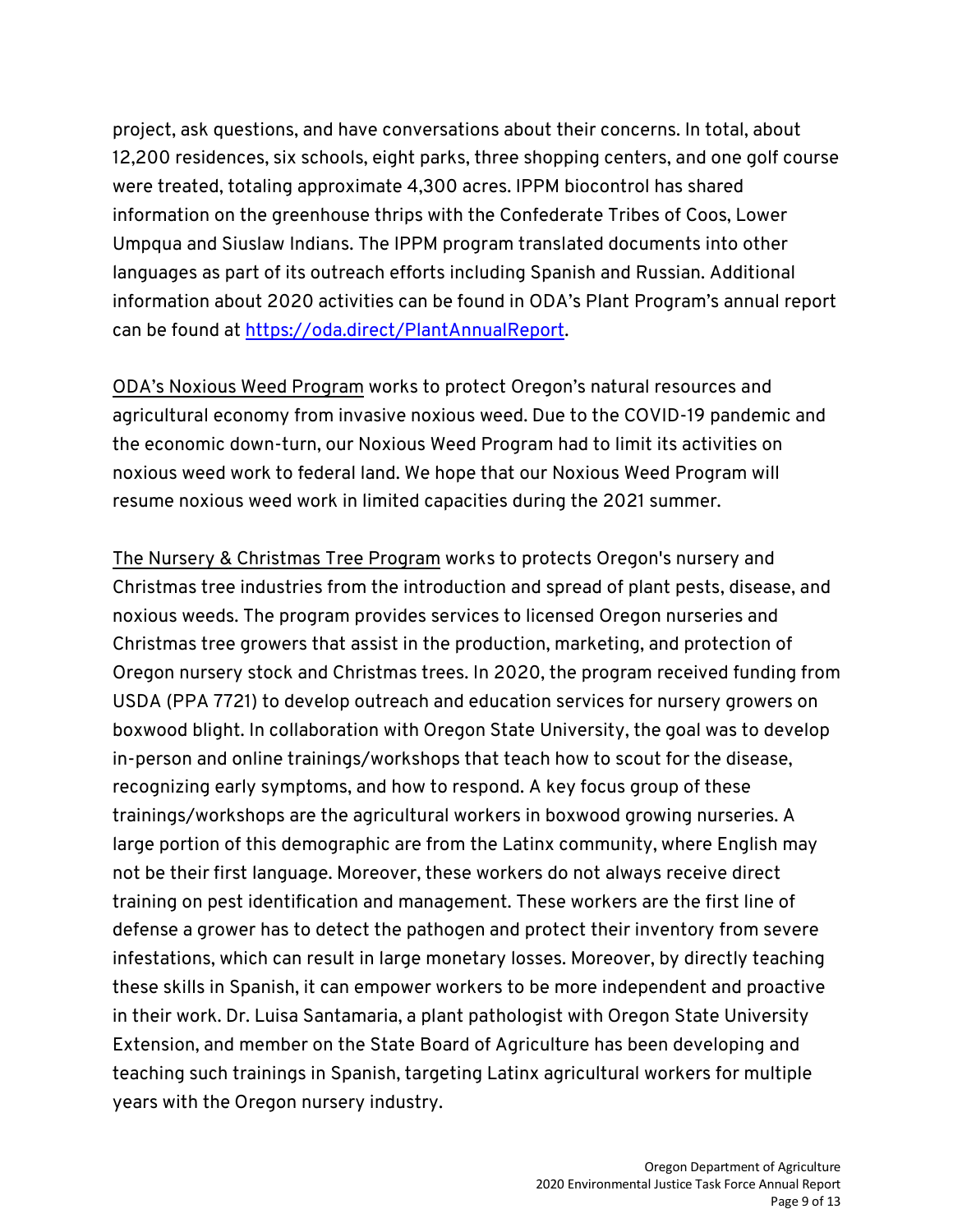The Food Safety Program ensures food is safe for consumption and works with food establishments to prevent foodborne illness. The Food Safety Program remains committed to support its clients' diversity. As previously mentioned, with the onset of the global pandemic in early 2020, ODA's Food Safety Program worked with food establishments on food safety protocols to prevent and respond to COVID outbreaks in the workplace. ODA staff translated information into Spanish on safety of food from establishments with COVID positive staff. Staff continue to assist to help navigate the ever-changing safety guidelines being put out.

ODA's Shellfish Program is moving to provide QR codes on all shellfish area closure signs that will provide this critical public health information in multiple languages including Russian, Chinese, Vietnamese, and Korean. The QR codes will be able to be scanned by any smart phone so that they have instant translation of an area closure.

Ongoing Food Safety Program activities that particularly benefit EJ communities include the following:

- ODA Food Safety Inspectors check expiration dates on certain products, including baby formula, during inspections to ensure they are not beyond the expiration date.
- The Food Safety program tracks the number of businesses whose preferred language is other than English. There are approximately 80 businesses where the operator prefers Spanish, Chinese, Vietnamese, Thai, Burmese, Korean, or Russian. Many ODA food safety inspectors speak multiple languages, and inspectors provide educational assistance to all the firms they inspect to help them understand and meet food safety requirements.
- Some smaller convenience stores and markets, including those who serve EJ communities, may need extra assistance in proper food handling and storage, including keeping foods out of the temperature danger zone, handling and preparing food safely, and purchasing food from approved (licensed) sources. ODA provides this extra assistance when needed, with a focus on educating store managers and employees on strategies to comply with Oregon's food regulations.
- ODA commonly provides food recall information in several languages and tries to provide the information in a way that reaches affected businesses and consumers.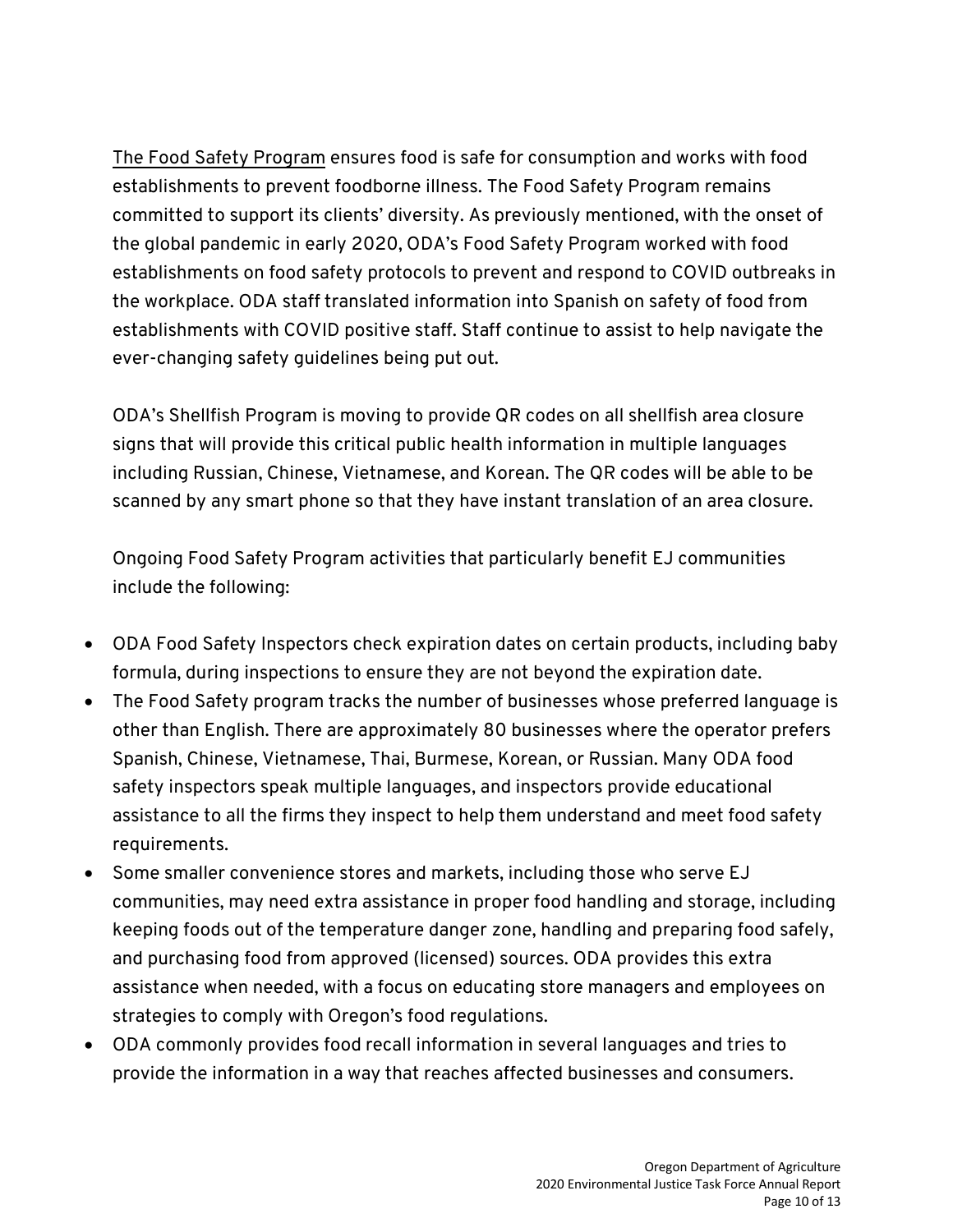The Animal Health Program tracks livestock movement in and out of the state, establishes disease testing and vaccination requirements for interstate movement, conducts outreach and education about livestock disease prevention, and investigates reports of certain livestock diseases. Outreach and education materials are available in multiple languages. The program has especially focused on poultry producers, ranging from backyard poultry to large-scale poultry operations, providing information on how to prevent avian influenza and other serious avian diseases.

The Livestock Identification Program works to deny a market for stolen livestock through registration of brands and brand inspections. The programs brand application has been translated into Spanish, and the program communicates with customers who are more comfortable receiving written correspondences in Spanish.

The Market Access, Certification and Inspections Programs address the development and marketing needs of Oregon's agricultural industries to promote and create demand for Oregon agricultural products in local, domestic, and international markets through trade and business development activities; provide third party inspection and certification services that add value to products by making them more marketable; and conduct field surveys and provide laboratory testing of seed and plant material to detect pests and diseases. In 2020, ODA applied an equity lens to the selection of Specialty Crop Block Grants and Farm to School Infrastructure Grants, considering woman or Black, Indigenous, and People of Color (BIPOC)-owned business, and veterans, in addition to regional and industry sector diversity. Additionally, the Produce Safety Program offered free, remote training classes for all growers in 2020. Free classes increase the accessibility of meeting the Produce Safety Rule requirement that one person from every farm subject to the rule attend a recognized training class.

The Smoke Management Program administers the rules for field burning in the Willamette Valley to reduce smoke impacts to populated areas in the interest of public health and welfare. In 2020, field burning occurred on 11 days, with only 7,512 of the allocated 14,865 acres burned. Impacts to municipalities were recorded on two days. Nephelometers, which measure particulates in the air, are located in Carus, Detroit, Eugene, Lyons, Mill City, Portland, Salem, Silverton, Springfield, and Sweet Home. The nephelometers in Lyons, Mill City, and Detroit each recorded one hour of light impact on one day of burning. On the second day in which impacts were recorded, the Lyons (7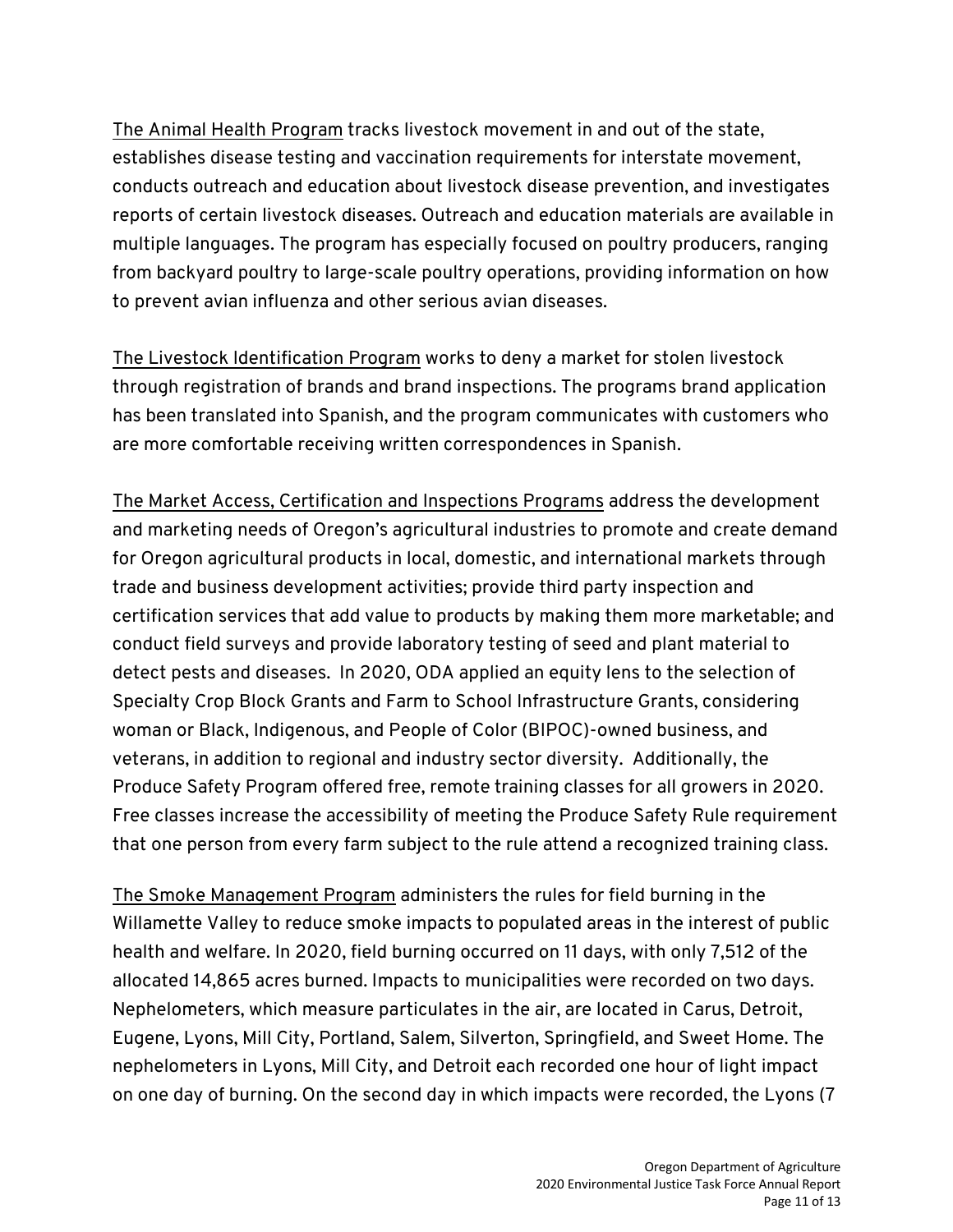moderate, 11 light), Mill City (3 moderate, 13 light), and Detroit (8 light) nephelometers also recorded impacts. A total of 44 complaints were received during the 2020 field burning season. Due to the unprecedented wildfires that impacted the Willamette Valley, the 2020 field burning season was voluntarily ended to protect the health and safety of both the program participants as well as other Oregonians affected by the wildfires. The full report can be accessed at:

https://www.oregon.gov/ODA/shared/Documents/Publications/NaturalResources/Fi eldBurningSummary2020.pdf

The Weights and Measures Program (WMP) provides consumer protection, fair competition among businesses, and facilitates interstate commerce and international trade by assuring the accuracy of all licensed commercial weighing and measuring devices in Oregon. The WMP inspects approximately 61,800 devices in approximately 13,600 businesses each year which are used to weigh or measure an estimated \$107 billion worth of goods and products in Oregon. This program also maintains custody of Oregon's mass and volumetric standards for measurement, which are used to provide precision calibration and traceability for Oregon's commercial weighing system. Calibration services are provided to over 141 private businesses annually in order to help strengthen Oregon industry's competitiveness.

The Motor Fuel Quality Program (MFQP) provides consumer protection by ensuring that the estimated 2.1 billion gallons of motor vehicle gasoline and diesel fuel sold in Oregon each year meet national standards for quality and comply with Oregon's Renewable Fuel Standard (10% ethanol in gasoline and 5% biodiesel in diesel fuel). Annually, inspectors screen approximately 3,600 samples of gasoline for octane levels, inspect 5,500 fuel storage tanks for excessive water and other contaminants, and pull approximately 120 official fuel samples that are tested at a private lab for state and national specification compliance.

## The ODA Regulatory Laboratory Program

ODA's Regulatory Laboratory Program provides laboratory chemistry and microbiology analysis for ODA in the areas of food, dairy, shellfish, foliage, soil, fertilizer, pesticides, water, and various food products destined for domestic and international markets. Throughout the year, many of the samples received by the Lab for testing purposes are directly related to potential human health issues.